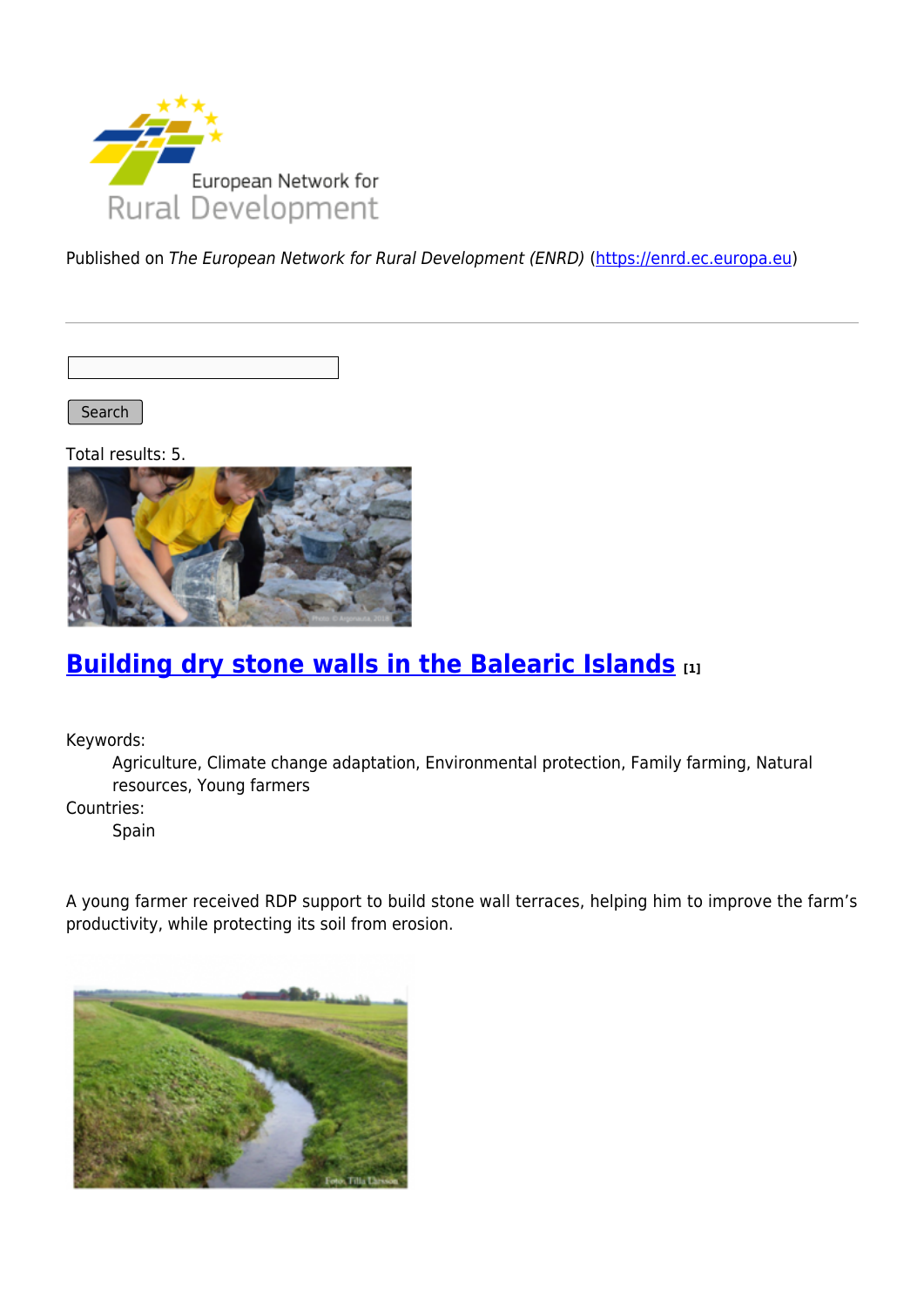# **[Studiecirklar om diken – 'Study circles' on ditch](https://enrd.ec.europa.eu/projects-practice/studiecirklar-om-diken-study-circles-ditch-management_en) [management](https://enrd.ec.europa.eu/projects-practice/studiecirklar-om-diken-study-circles-ditch-management_en) [2]**

Keywords:

Agriculture, Climate change adaptation, Education & lifelong learning, Knowledge transfer, Soil management

Countries:

Sweden

A new participatory approach for increasing landowners' knowledge on how to manage drainage ditches that play a key role in Swedish agriculture.



## **[Aeroponics Mediterranean Ltd. – 'Planty'](https://enrd.ec.europa.eu/projects-practice/aeroponics-mediterranean-ltd-planty_en) [3]**

Keywords:

Agriculture, Entrepreneurship, Innovation, Market development, Product quality, Sustainability Countries:

Cyprus

'Planty' have built a state-of-the-art greenhouse, that uses environmentally friendly techniques and covers the complete production cycle from seed to market.

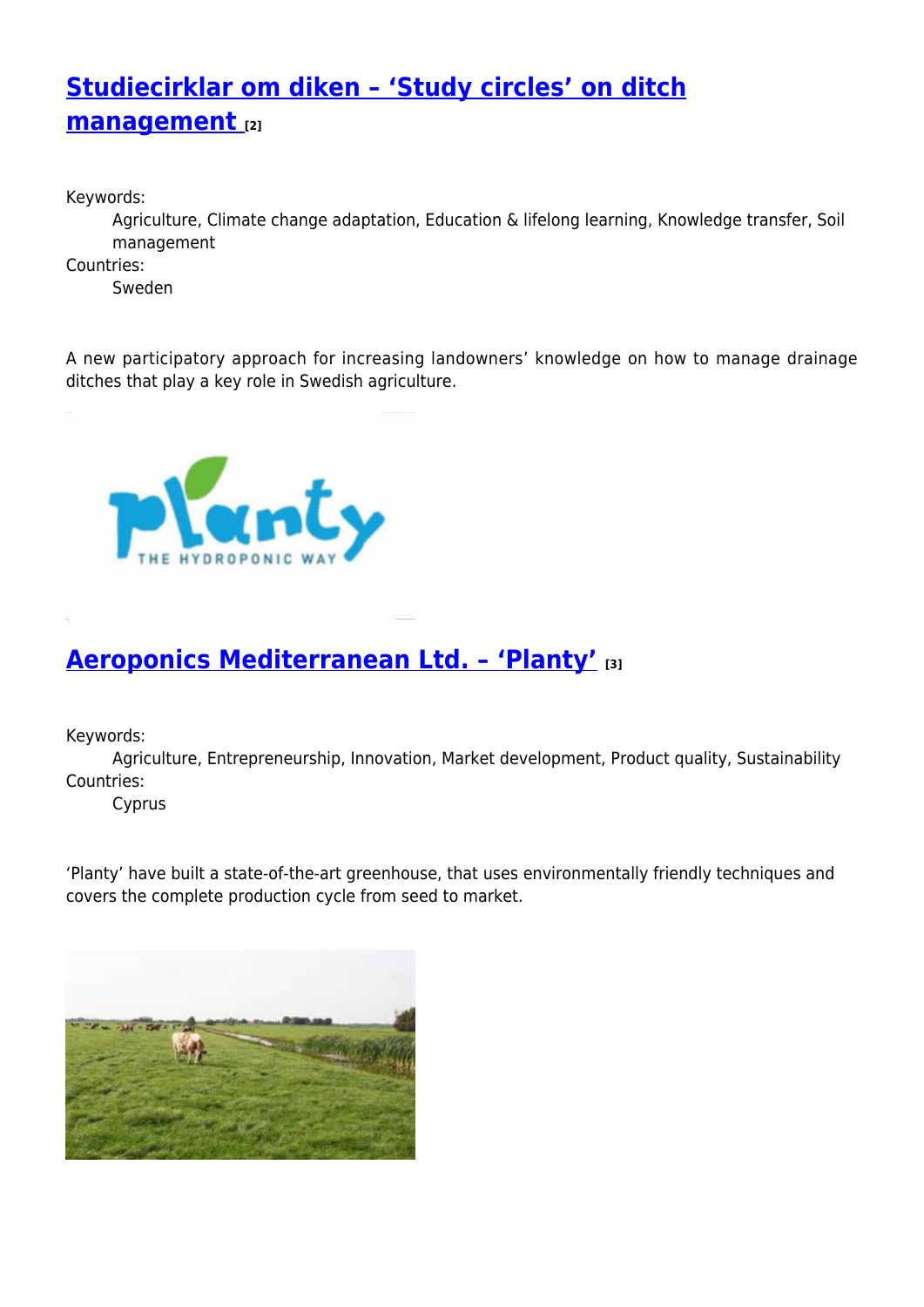### **[Future-proof peat meadow polder 'Lange Weide'](https://enrd.ec.europa.eu/projects-practice/future-proof-peat-meadow-polder-lange-weide_en) [4]**

Keywords:

Animal husbandry, Irrigation, Producer groups, Sustainability, Water management Countries:

The Netherlands

The future-proof peat meadow polder 'Lange Weide', is unique bottom-up initiative and the largest submerged drainage project in the Netherlands.



## **[Biomass in the Haarloseveld and Olden Eibergen - Organic](https://enrd.ec.europa.eu/projects-practice/biomass-haarloseveld-and-olden-eibergen-organic-food-thought_en) [food for thought](https://enrd.ec.europa.eu/projects-practice/biomass-haarloseveld-and-olden-eibergen-organic-food-thought_en) [5]**

Keywords:

Agriculture, Environmental protection, Environmental sustainability, Soil management Countries:

The Netherlands

Incorporating locally available biomass into the soil, as a mean to increase its content in organic matter in the long term.

#### **Source URL:**

https://enrd.ec.europa.eu/projects-practice/\_en?project\_keywords\_filter=19753&amp%3Bamp%3Bproject\_country=All &amp%3Bamp%3Bfield\_enrd\_prj\_measure\_tid=All&amp%3Bamp%3Bfield\_enrd\_prj\_focus\_area\_tid=All&amp%3Bamp %3Bf%5B0%5D=im\_field\_enrd\_prj\_focus\_area%3A17124&amp%3Bf%5B0%5D=im\_field\_enrd\_prj\_focus\_area%3A1712 9&f%5B0%5D=im\_field\_enrd\_prj\_keywords%3A20509&f%5B1%5D=im\_field\_enrd\_prj\_keywords%3A19763&f%5B2%5 D=im\_field\_enrd\_prj\_keywords%3A20466&f%5B3%5D=im\_field\_enrd\_prj\_measure%3A17095&f%5B4%5D=im\_field\_en rd\_prj\_measure%3A17105&f%5B5%5D=im\_field\_enrd\_prj\_focus\_area%3A17126&f%5B6%5D=im\_field\_enrd\_prj\_keywo rds%3A20477&f%5B7%5D=im\_field\_enrd\_prj\_keywords%3A19746&f%5B8%5D=im\_field\_enrd\_prj\_focus\_area%3A171 21&f%5B9%5D=im\_field\_enrd\_prj\_keywords%3A19720&f%5B10%5D=im\_field\_enrd\_prj\_focus\_area%3A17124&f%5B1 1%5D=im\_field\_enrd\_prj\_keywords%3A20467&f%5B12%5D=im\_field\_enrd\_prj\_measure%3A17092&f%5B13%5D=im field\_enrd\_prj\_focus\_area%3A17120

#### **Links**

- [1] https://enrd.ec.europa.eu/projects-practice/building-dry-stone-walls-balearic-islands\_en
- [2] https://enrd.ec.europa.eu/projects-practice/studiecirklar-om-diken-study-circles-ditch-management\_en
- [3] https://enrd.ec.europa.eu/projects-practice/aeroponics-mediterranean-ltd-planty\_en